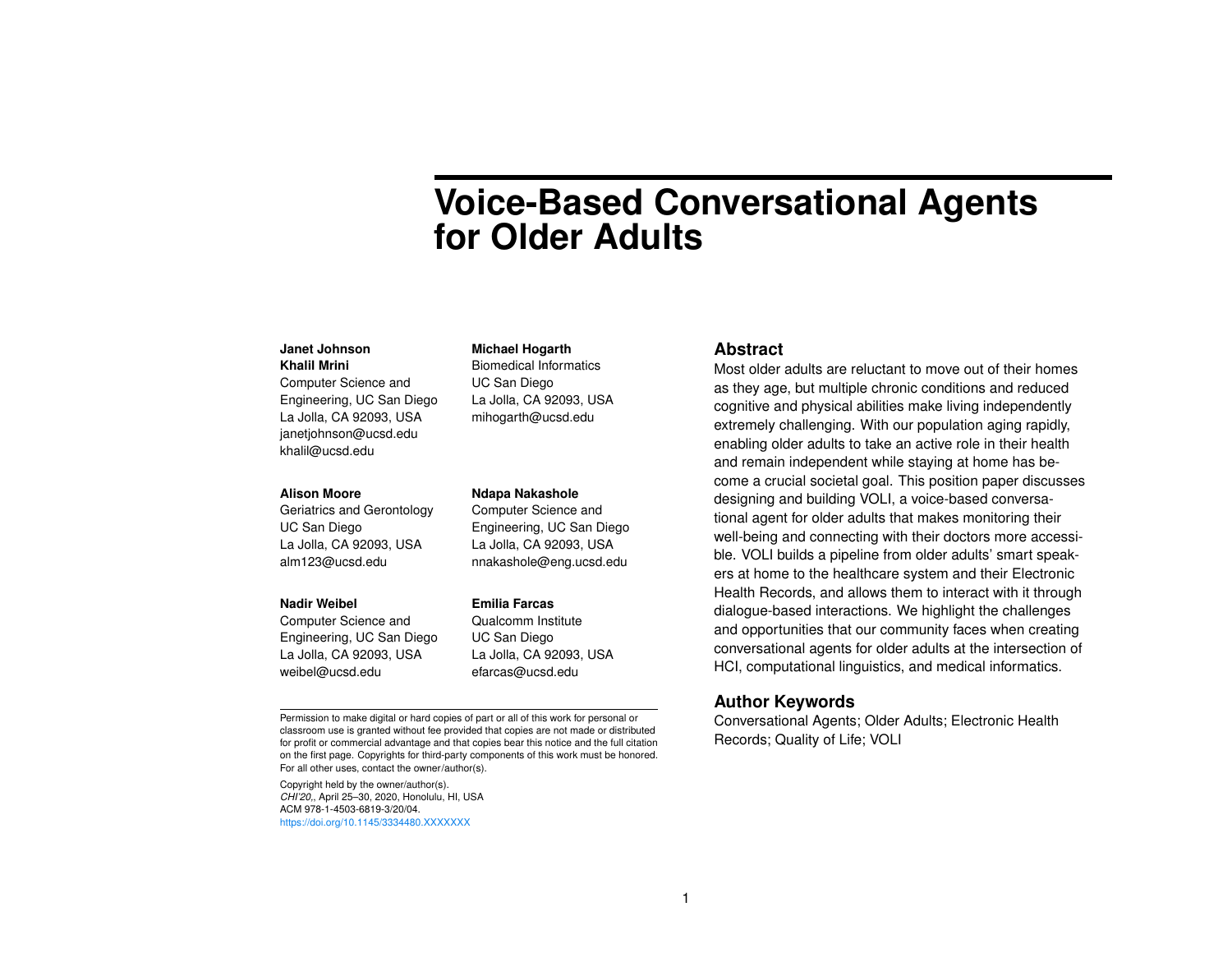# **Introduction**

**VOLI: A Voice Assistant for Quality of Life and Healthcare Improvement in Aging Populations**

**Technical Aim:** Investigate how voice-based assistants, NLP, and machine learning can produce meaningful health-related conversations by leveraging population- and patient-level data from EHRs.

**Social, Behavioral, and Cognitive Aim:** Design services for older adults based on their needs to support independence and investigate the acceptability of digital assistants for the aging population.

**Clinical Aim:** Investigate how voice-based assistants can help detect new symptoms and correlate them with medication side effects. medication interactions, worsening of existing conditions, or onset of a new illness or allergy.

# According to the 2017 National Population Projections, there are at least 49.2 million people aged 65 and older in the US alone. This number is projected to increase to 77 million by 2034, making it the first time older adults would outnumber children in the US history [\[2\]](#page-4-0).

Despite multiple chronic conditions, reduced cognitive capabilities, and difficulty performing daily activities [\[5,](#page-4-1) [13\]](#page-4-2), most older adults typically wish to age in place and don't want to move out of homes. Enabling our aging population to stay in their homes and remain independent is an important societal goal in our future. However, reducing the onset and impact of disability requires high quality care and can prove to be challenging for the healthcare system, stressful for the caregivers, and fiscally unsustainable. Technology offers an opportunity to support and enhance the daily lives of older adults: it can protect and augment their ability to perform essential functions, communicate with others, access information, and take an active role in their healthcare.

Voice is a natural interaction method for humans and could be a powerful tool for older adults, especially in their homes. Previous research [\[3\]](#page-4-3) has shown that spoken language was the preferred interaction modality for elderly users, especially those unfamiliar with technology. Conversational agents have also been shown to be effective in providing health education, monitoring, and also promoting health behavior changes [\[7\]](#page-4-4). Smart speakers with integrated voice-based conversational agents (like Google Home or Amazon Echo) are already used by older adults, with commonly cited uses including entertainment, companionship, home control, reminders, and emergency communication [\[8\]](#page-4-5). However, while these devices are relatively ubiquitous and affordable today, they aren't designed with the unique needs of older adults in mind.

# **VOLI: Voice-Based Assistant for Older Adults**

We are building a personalized and context-aware voicebased digital assistant, called VOLI, to connect older adults at home with the health system and their Electronic Health Records (EHR), and improve their quality of life (Fig. [1\)](#page-2-0). The development of VOLI will follow a human-centered process with need-finding revolving around three major populations: the older adults, the healthcare professionals they interact with, and their caregivers. This position paper discusses the challenges and opportunities that our community faces when creating conversational agents at the intersection of older adults and EHRs.

### *Integrating context from Electronic Health Records*

EHRs holds longitudinal patient health information and are commonly accompanied by portals that patients can use to message their doctors. The growing amount of information in EHRs provides an unprecedented opportunity for it to directly support self-care and behavior change. VOLI aims to integrate EHR data and combine it with information from reliable public health knowledge-bases to help maintain personalized dialogues and answer specific questions based on the history of clinical visits.

VOLI exploits two types of information contained in patient EHRs: (1) structured information (demographics, diagnosis, lab tests, medications, and procedures), and (2) unstructured information (free text documents such as clinical notes and messages between patients and doctors). The structured EHR data provides us with the context required to personalize conversations to the individual, their medications, and their current health status. Unstructured data aids the detection of more colloquial terms that are commonly used to refer to medications, diagnoses, and symptoms, helping us present medical information in familiar terms that older adults can better understand.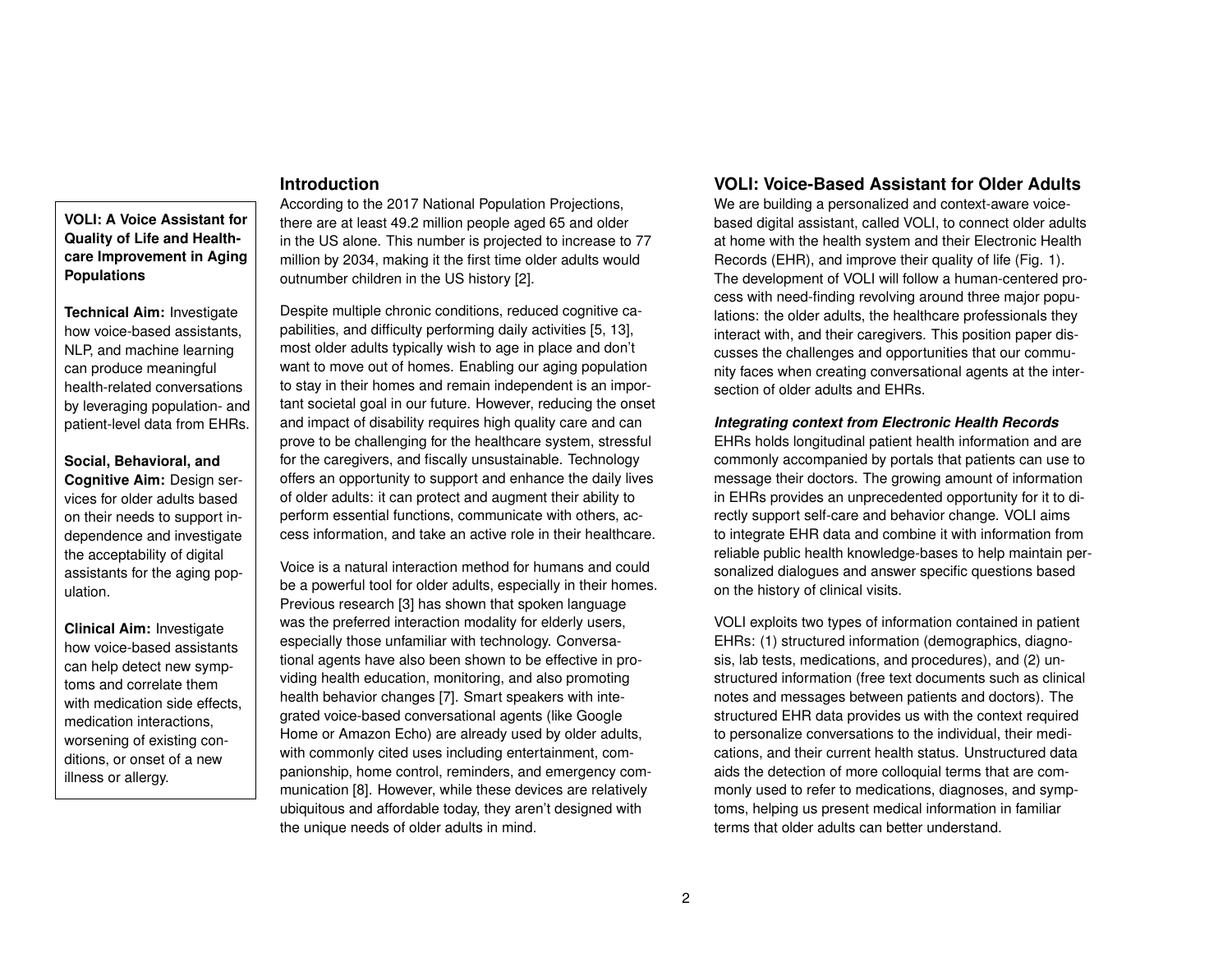

<span id="page-2-0"></span>**Figure 1:** Overview of the VOLI system, where older adults interact with a smart speaker to ask questions, access health-related information and services, and report on their health condition. VOLI uses deep learning for natural language understanding backed by information from EHRs, as well as reliable public health knowledge-bases (like those authored by federal government agencies or professional organizations). This information will help personalize the experience and bring in the specific health context of each individual.

*Supporting daily living activities and independence*

The reduced physical, cognitive, and social capabilities of our aging population makes it hard for them to maintain a daily routine of timely meals, medication, and exercise. External events like meeting friends and family, or appointments like a doctors visit are typically quite challenging. However, helping older adults follow a structured daily schedule has been shown to allow many of them to live autonomously [\[14\]](#page-4-6) by encouraging the formation of healthy habits and a lifestyle that preserves independence.

A conversational agent designed for older adults could not only provide utility for common tasks (reminders, emergency communication, entertainment), but could also enhance its utility by taking into account their unique context. Including information gleaned from their EHRs will allow us to both personalize and dynamically compose the dialogue, and encourage behaviors beneficial for them. Such an agent would provide consistent health information, and allow the older adults as much time as they need to fully understand in a low-pressure environment where questions could be asked multiple times. This could also potentially increase older adults' ability to understand their health better, allowing them to help detect new symptoms and correlate them with medication side effects, worsening of existing conditions, or onset of new ones.

#### *Enabling conversations with healthcare providers*

Since visits with doctors typically happen in intimate faceto-face settings, conversations with older adults are tailored to their individual needs and include opportunities to ask clarifying questions. However, a major problem with such in-person encounters is that the healthcare environment only allows for limited time per patient. The time pressure makes people feel scared to ask questions, or to ask for information to be repeated [\[1\]](#page-4-7).

While it is important to encourage older adults to work with their doctors to manage chronic diseases and/or maintain their health and well-being, constant in-person visits can both be infeasible and expensive. Concern over new symptoms or a change in behavior could also result in a costly, often unnecessary trip to the emergency room. In providing health information, conversational agents can help reduce unnecessarily frequent doctors visits and make communication with doctors through patient portals more seamless and accessible. A companion interface dedicated for healthcare providers can also be designed to provide any additional details and context that is needed to monitor and help reduce the onset and impact of disability in older adults.

Finally, many people do not have easy access to healthcare professionals and, even with a potentially lower efficacy than with in-person visits, conversational agents (especially on existing devices in the market), have the potential to reach a much greater portion of the population [\[1\]](#page-4-7).

#### *Empowering the older adults' caregivers*

Routine tasks such as monitoring and reminding older adults of daily activities often constitute a sizable chunk of caregiver tasks, taking time away from ambulatory care or time that could be better spent in uninterrupted in-depth interactions [\[14\]](#page-4-6).

Using a conversational agent opens up new opportunities to reduce caregiver burden, whether they are professionally employed, a family member, or a friend. A conversational agent is naturally designed for reminders, and can be used as a companion interface that can help caregivers, including those geographically distant, to monitor and be more easily involved in the health and care of an older adult.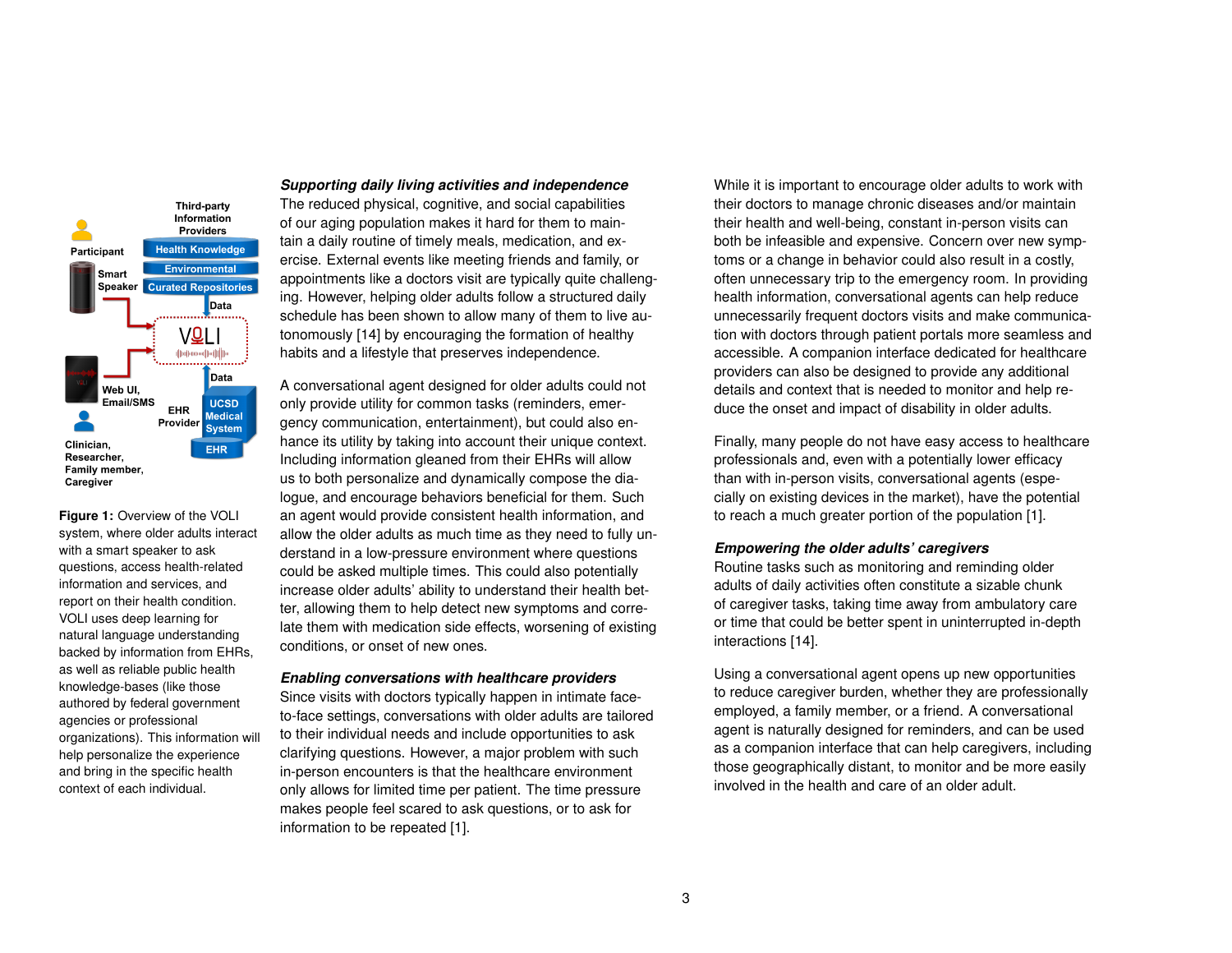# **NLP and Speech Technologies for Voice Assistants**

The process to create voice assistants involves two main parts: a module for voiceto-text and text-to-speech translation, and a module for language understanding and generation.

**Voice <–> Text:** Amazon's Lex is a chatbot-building service that includes Automatic Speech Recognition (ASR) as well as language understanding capacities, using similar technologies as Alexa. Other examples of ASR systems include Baidu Research's Deep Speech [\[6\]](#page-4-8), and Facebook's wav2letter [\[9\]](#page-4-9).

**Language Understanding and Generation:** Facebook's DrQA is a questionanswering (QA) chatbot trained to extract answers from Wikipedia [\[6\]](#page-4-8). Unlike QA chatbots, knowledgegrounded chatbots can take context into account: the Wizard of Wikipedia is able to hold a conversation [\[4\]](#page-4-10).

# **Design and Technical Challenges**

While a personalized, context-aware conversational agent might indeed offer many advantages to older adults, designing such a system can be extremely challenging. In VOLI we rely on a variety of innovations in computational linguistics and medical informatics, as well as on a thorough human-centered design process.

A key challenge that faces Machine Learning (ML) today is generalization; modern ML methods have achieved success on various Natural Language Processing (NLP) problems (e.g., question answering and speech recognition), in part due to advances in training deep neural networks. To robustly estimate model parameters, training deep learning systems requires large quantities of labeled data. In the absence of enough labeled data, such models generalize poorly to new test datasets. For this reason, ML models are trained on datasets from domains with large quantities of data. Conversational agents are typically trained on Twitter conversations, or movie dialogues, while questionanswering systems are trained on Wikipedia. In addition, speech recognition systems are usually trained on data obtained from middle-aged people, and not older adults.

We see the design of reliable conversational agents for older adults as a significant challenge, since older adults have additional characteristics that are not typically considered in current work. For instance older adults preserve their vocabulary and could have a richer, more varied vocabulary compared to young adults despite their declining cognitive abilities [\[11\]](#page-4-11). They are also more likely to have trouble finding a particular word and/or stutter, leading to a conversation with more unexpected pauses, 'tip of the tongue' experiences, and different patterns of speech [\[10\]](#page-4-12). Finally, older adults often attempt social interaction with systems and use expressions more appropriate in humanhuman interaction (e.g., 'thanks' or 'goodbye'), making systems trained on younger adults an ill-fit for older adults [\[12\]](#page-4-13).

Conversations around health and well-being also present a major challenge due to two reasons: (1) Deriving relevant information from EHR data is non-trivial since the data is heterogeneous, sparse, and noisy; (2) Health-related dialogues have unique features and require great attention to detail, as the dialogues need to reflect the inferred health goals of the user at that particular moment. More research is needed on NLP methods that generalize to domains of healthcare without requiring new massive datasets.

While the lack of complex on-screen interactions is beneficial for the aging population, voice-based interaction also inherently lacks signifiers and design cues. This means that it is typically hard for users to understand what a conversational agent can or cannot do. The aging population is highly diverse, and age itself is a very poor predictor of an individuals physical and cognitive health, making it difficult to create an interaction model or dialogue architecture that accounts for this. This calls for a comprehensive, more indepth human-centered design process to outline needs, preferences and abilities of older people.

# **Conclusion**

Our VOLI system envisions a tighter connection of the older adult home with the healthcare system and its EHR through conversational agents. We believe that the challenges and opportunities presented in this position paper are important, and need to be further discussed to advance the work of our community. We are confident that by having the HCI, computational linguistics, and medical informatics communities come together to design and build systems like VOLI, we will be able to truly enhance the quality of life of the growing population of older adults.